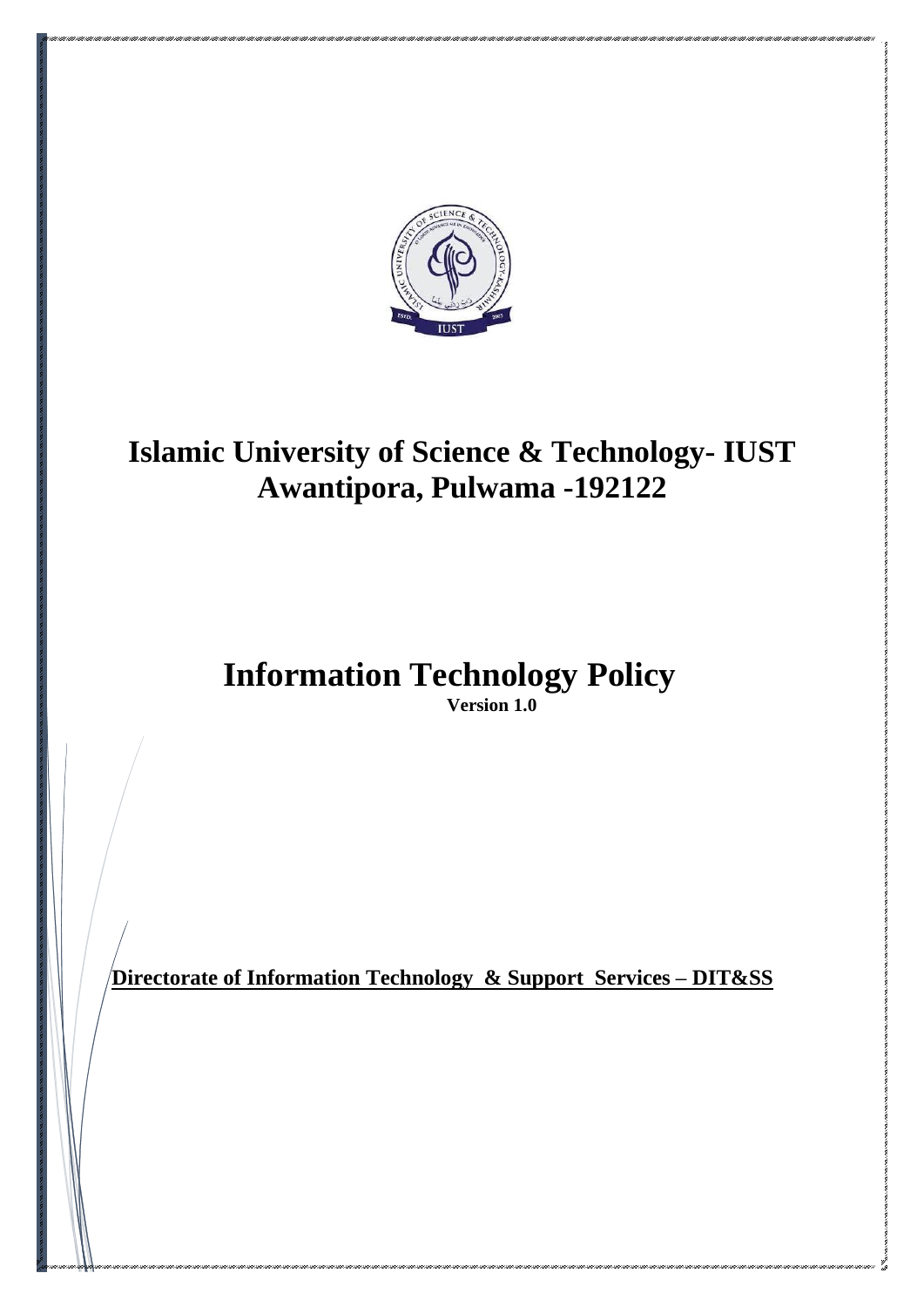# **1. Introduction**

The Islamic University of Science and Technology (IUST) IT policy document sets forth the central policies that govern the responsible usage of the University's Information and Communication Technology (ICT) resources by its authorized users. This IT Policy document covers the IT facilities and services provided either centrally by the University or by the individual departments of the University. Every member of the University is expected to be familiar with the IT policy and adhere to It. Users of the IUST campus network and other computational resources shall be responsible for proper usage and safeguard of the information resources while respecting the rights of other authorized users.

# **2. Scope of IT Policy**

The IT Policy of IUST comes into force to govern the appropriate usage of IT infrastructure established by the University through the Directorate of IT&SS on the Campus (Details of Directorate are given as Annexure I). The broad scope of the IUST IT policy will be as under:

- This policy shall determine strategies to safeguard both data and IT assets in terms of **Confidentiality, Integrity, and Availability** accessed, created, managed, and controlled by the University.
- The policy shall spell out the usage and protection of information assets in data, information systems, servers, computers, network devices and other ICT infrastructure.
- The policy shall ensure high integrity, reliability and availability of information technology assets to all the stakeholders of the University on the Campus.
- Faculty, staff, and students with authorized accounts shall be allowed to use the computing and IT facilities for academic purposes, official University business, and for personal purposes so long as such usage:
	- $\checkmark$  It does not violate any Indian laws, university policies, or the Information Technology Act of the Government of India.
	- $\checkmark$  It does not interfere with the performance of university duties or the completion of academic work of any kind.
	- $\checkmark$  It does not result in commercial gain or private profit other than that which the University permits.

# **3. Applicability**

This policy shall apply to all the stakeholders of the University, including faculty, staff and students using information assets of the University or their resources on the Campus while transmitting, accessing or storing various types of data and information.

# **4. Areas**

The IT Policy shall apply to the areas as specified hereunder:

# **4.1 Internet Use Policy**

Through its Directorate of Information Technology and Support Services, the Islamic University of Science and Technology provides access to a wide range of services through a robust network to support its educational, management, and operational requirements. The Network Support Service section of the Directorate of Information Technology and Support Service is responsible for the ongoing maintenance and support of the network infrastructure. Any problems related to network service within the University should be

Page **1** of **8**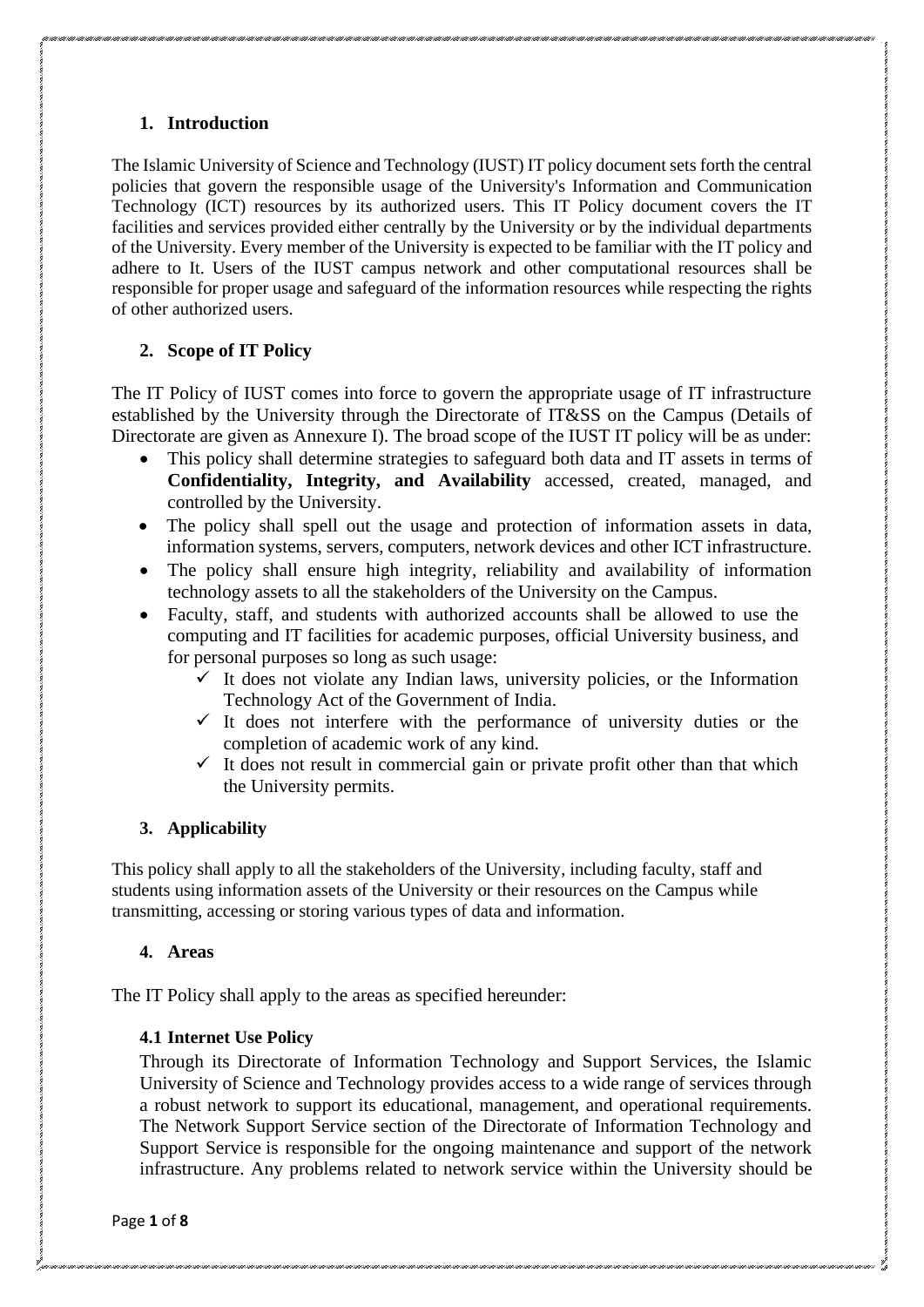reported to the Network Support Services section through a technical help desk that can be accessed through users' accounts or email : [nss@islamicuniversity.edu.in.](mailto:nss@islamicuniversity.edu.in)Those who use the computing, networking, and information technology (IT) resources available at the Islamic University of Science and Technology are expected to adhere to the following rules, which are intended to protect the utility and flexibility of the system, the privacy and work of students and faculty, as well as our right to access the international networks to which the system is connected.

- a) To use internet services, students and employees are provided user id, and passwords by the Network Support Services section of DIT&SS. Users are expected to respect the privacy of their fellow users and may not permit anyone else to use their password or share their account with them.
- b) The users 'responsibility is to protect their accounts from unauthorised use by changing passwords periodically and using passwords that are not easily guessed. The password needs to be at least 8 characters long with at least one special character and one uppercase. The sharing of passwords, for any reason, is strictly against the rules.
- c) The use of any method to circumvent system security, guess other people's passwords, or in any way gain unauthorised access to local or network resources is strictly prohibited. User accounts may not be used to access another person's computing account, nor may users attempt to forge an account identity or use a fictitious email address.
- d) Using the internet services provided by the University inappropriately or illegally by any user (whether a student or an employee) will subject the user to disciplinary action as determined appropriate by the competent authorities (including suspension or termination of Internet Services, imposition of an Internet Services fine, legal action, and other repercussions).
- e) All Internet services provided by the University will be subject to periodic monitoring and surveillance to ensure that they are operating under university policies and procedures.
- f) The Directorate of Information Technology and Systems Security (IT&SS) reserves the right, on behalf of the University, to terminate the internet user id of any user who is deemed to be using excessive amounts of storage space or whose actions otherwise restrict the use of computing resources by other users.

# **4.2 Policy Regarding the Use of Email Accounts**

To increase the efficient distribution of critical information to all faculty, staff and students, and the University's administrators, it is recommended to utilize the University's email services, for formal University communication and for academic & other official purposes. Staff, faculty and research scholars duly recommended by their HoD's/Supervisors may avail the email facility by applying to NSS of DIT &SS in prescribed Performa duly forwarded by their respective HoD's. Users should be aware that by using the email facility, they agree to abide by the policies listed below:

- a) Employees and students have access to email to assist with the University's day-to-day operations, particularly for educational, research, and administrative purposes.
- b) Email should not be used for any unlawful or immoral purposes, nor should it be used for extensive personal use.
- c) Using facilities for incidental personal use is permitted as long as it does not consume more than a trivial amount of resources, does not interfere with staff productivity, is not used for

Page **2** of **8**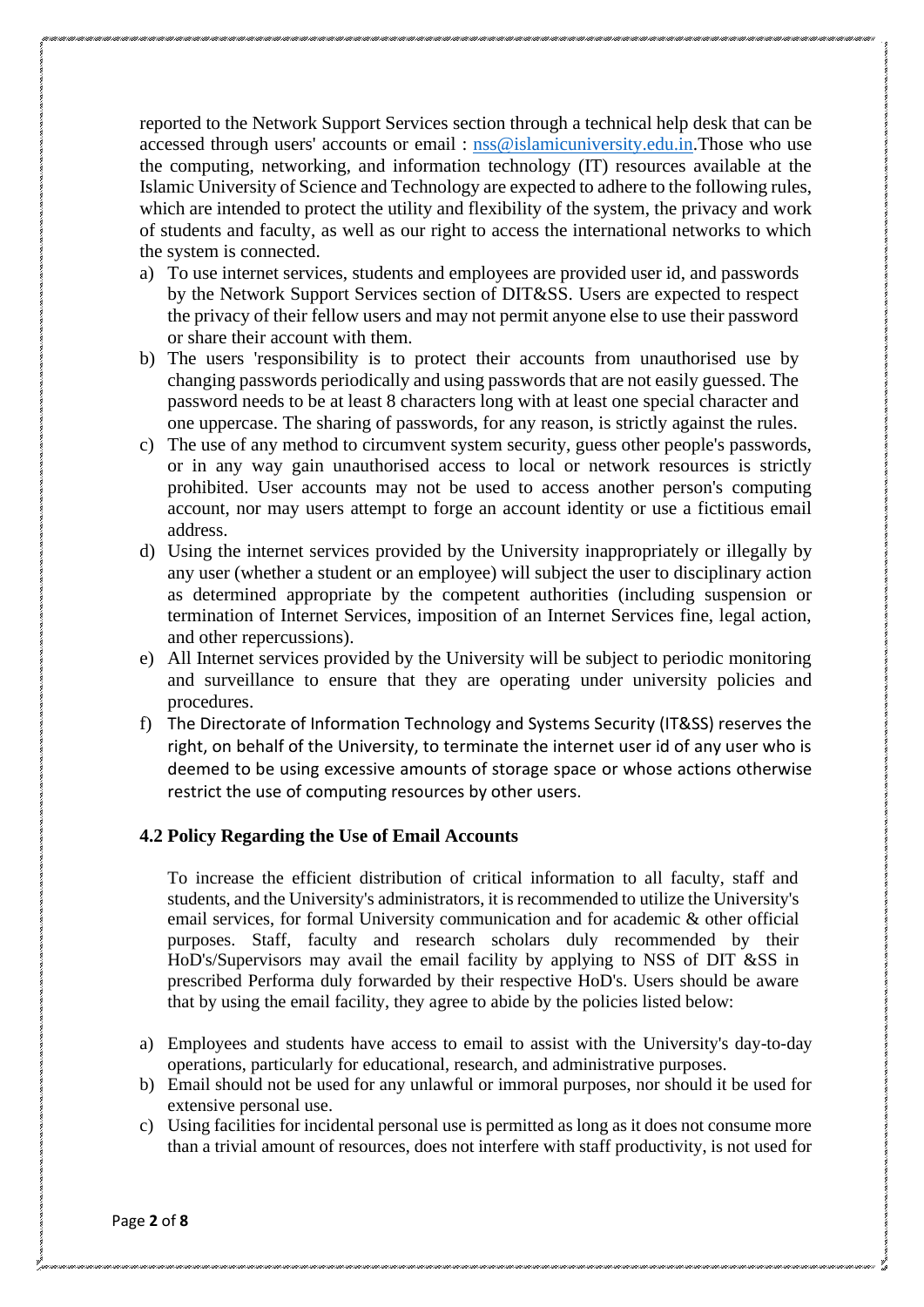private business activities, does not prevent others who have legitimate University-related needs from using the facilities, and does not involve any illegal or unethical activities.

- d) Each user is solely responsible for the content and use of his or her own account. Passwords should not be shared with anyone else and should be changed on a regular basis.
- e) Under the University's information technology security policy, impersonating another's email account will be treated as a serious offence.
- f) It is primarily the individual's responsibility to keep their email account free of violations of the University's email usage policy.
- g) Any email account that is inactive for more than three months will be deleted automatically.

## **4.3 IT Hardware/Software Installation Policy**

## **4.3.1 IT Hardware Installation Policy**

Users of university networks must take certain precautions when having their computers or peripherals installed to experience the least inconvenience if services are interrupted due to hardware failures.

- a) All hardware devices acquired by the University shall be considered to be institutional property at all times. All such hardware devices must be used following the terms of any applicable licenses, notices, contracts, or other agreements that may be in effect.
- b) Every purchase involving information and communications technology (ICT) must be subjected to technical inspection by DIT&SS and certified following specifications specified in the purchase order.
- c) If a Section/Department/Project purchases computers, it is preferable that they come with a 3-year on-site comprehensive warranty. An annual maintenance contract should cover computers after the warranty has expired. This type of maintenance should also include reinstalling the operating system and checking for viruses.
- d) UPS should be used to connect all computers and peripherals to the electrical point. Since the UPS requires a continuous power supply to recharge its batteries, it is never recommended to turn off the UPS's power supply. These uninterruptible power systems (UPS) should also be connected to electrical points properly earthed and properly laid electrical wiring, among other requirements.
- e) Hardware systems may be moved from one location to another with prior written notification to the NSS unit of DIT&SS, which keeps a record of the move to keep up with the latest inventory.
- f) If IUST faculty, staff, and students fail to adhere to this computer hardware installation policy, they may expose themselves and others to the risk of networkrelated problems, which may result in damaged or lost files, as well as inoperable computers, which may result in a reduction in productivity. Other individuals, groups, departments, and even the University can be adversely affected by a noncompliant computer that belongs to one individual. Thus, it is critical to bring all computers into compliance as soon as they are identified

#### **4.3.2 Software Installation Policy**

a) It is the responsibility of individual departments/projects to ensure that any computer systems purchased by them have all licensed software (including the operating

Page **3** of **8**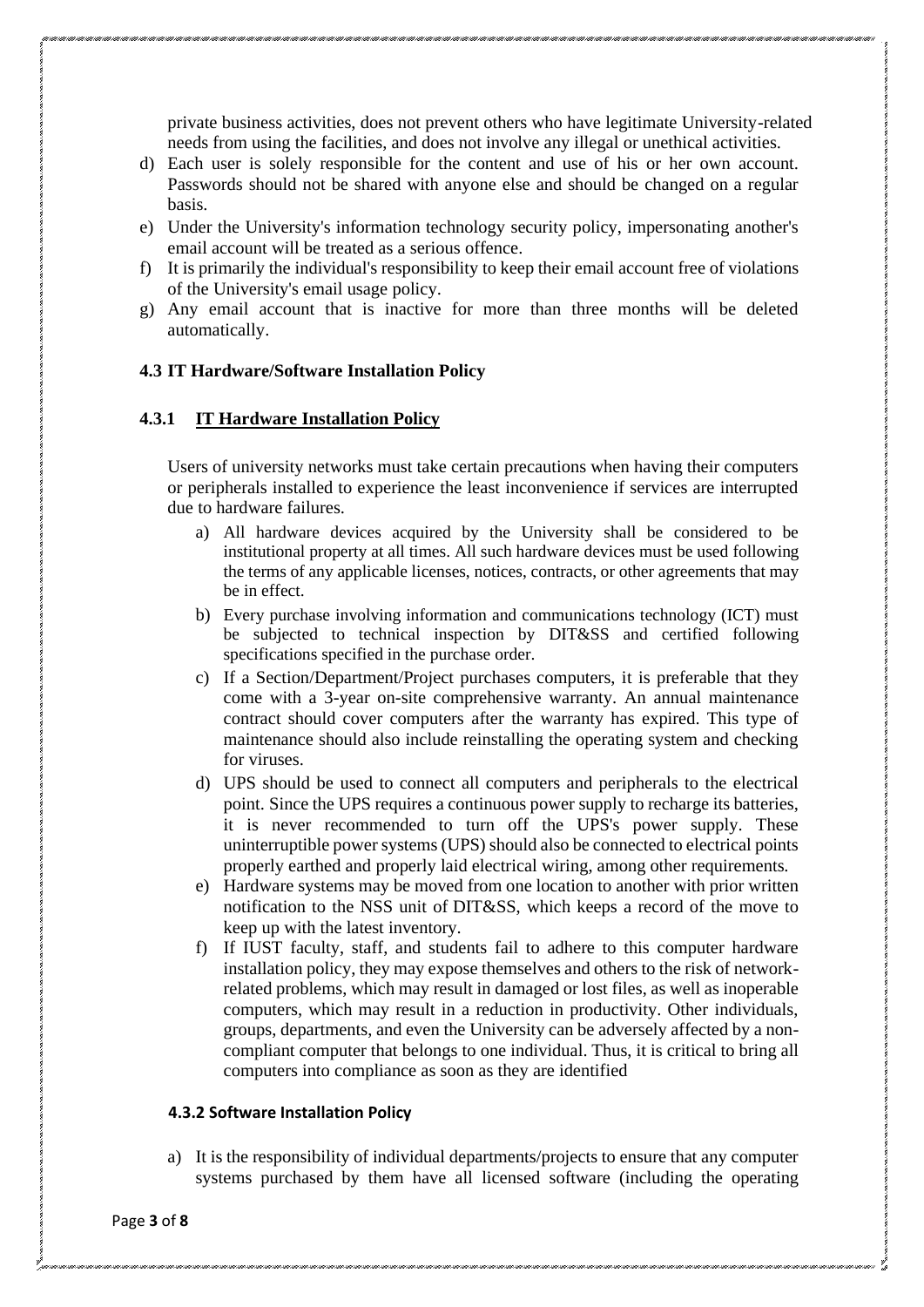system, antivirus software, and any other necessary application software) installed on them before deploying them. Following the anti-piracy legislation in the country, the information technology policy of the University prohibits the installation of pirated or unlicensed software on university-owned computers or computers connected to the University's campus computer network. A department or individual will be personally liable for any pirated software installed on computers in their department or room if the University determines that the software is obtained illegally.

- b) Any new software must only be downloaded and installed with the explicit permission of the administrators of the facility in which it is being used. IUST facilities and individual machines connected to the IUST network are strictly prohibited from installing unlicensed software.
- c) Users should ensure that their operating systems, service packs/patches, and other software are up to date by downloading and installing them from the Internet. For all computers that run Microsoft Windows, this is especially important to remember (both PCs and Servers). Users who regularly update their operating systems assist their computers in repairing bugs and vulnerabilities in the operating system discovered by Microsoft regularly. The company releases patches and service packs to correct the problem. It is recommended that at least once a week, checking for and updating the operating system should be performed.
- d) Antivirus software should be installed on all computer systems used by the University, and it should be kept up to date and active at all times. Individual users should ensure that their computer systems are protected against viruses by using virus protection software that has been installed and maintained by DIT&SS.
- e) Customers, clients, contractors, and other third parties should not be given access to licensed or copyrighted software unless they have been expressly authorized to do so under the terms of the prevailing software agreement.
- f) Users shall only use the software in compliance with the terms of the general software license agreement on local area networks, licensing servers, or multiple PCs.
- g) The Directorate of IT&SS is not responsible for data loss or corruption on a user's computer due to improper use of computing resources (hardware or software) or damage caused by the advice or actions of an IT&SS staff member assisting the user in resolving network/computer-related issues. The Directorate of IT&SS also makes no guarantees about the security or privacy of electronic messages.

### **5. Network Security Policy**

All users of university information assets must follow the Information Security Policy and any additional rules, processes, protocols, procedures, or guidelines, as well as stay informed about policy changes. Failure to follow the Information Security Policy and any other rules, procedures, or standards in compliance with the University's disciplinary policies and rules, appropriate disciplinary steps will be taken.

- a) Those who are authorized to connect network-capable devices of a type that has been approved to the University's network include students, instructors, researchers, and other university community members. The Directorate of Information Technology and Support Services (DIT&SS) is responsible for maintaining and providing configuration requirements for approved devices. Equipment that does not comply with these requirements should not be permitted to connect to the Network in any way whatsoever. Exceptions to these requirements may be made to meet the academic needs of the University.
- b) Any Department/Centre/Unit desiring to establish Wi-Fi at their respective departments must take technical specifications along with approved

Page **4** of **8**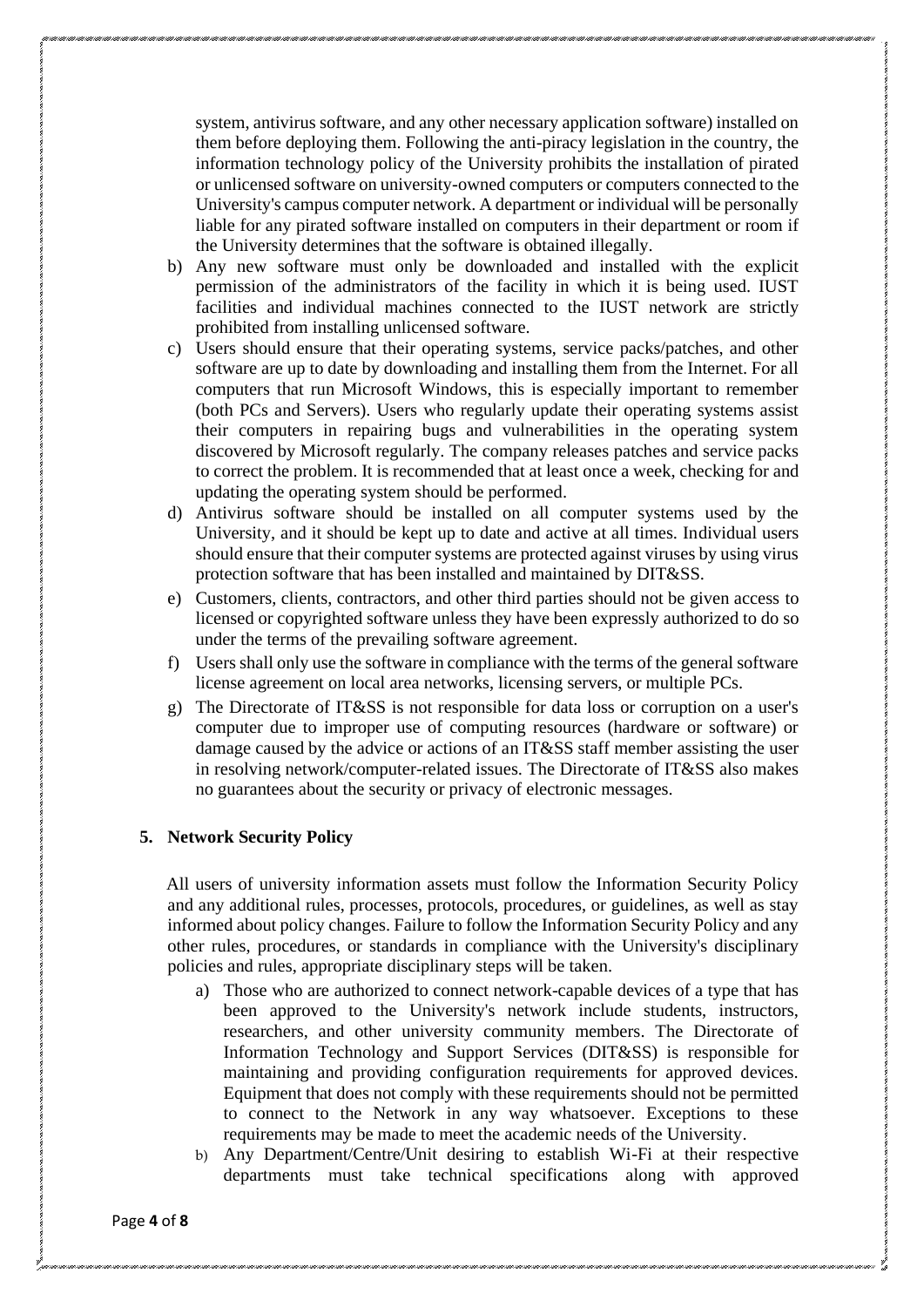configuration/make from the Directorate and devices purchased be informed and get configured from Directorate of IT&SS to ensure security on Wi-Fi devices.

- c) Activities that can jeopardise the reliable operation of the Network are strictly barred. Some examples of this include, but are not limited to, the operation of network-capable devices that launch attacks against other network-capable devices, network users, and the Network itself; the operation of wireless access points, cordless phones, and other devices that operate in the unlicensed radio communications spectrum; and the impersonation or interference with Network equipment or Network services. Those devices that are interfering with the Network should be disconnected and/or removed from service.
- d) Monitoring network traffic and scanning and mapping the network are prohibited unless specifically authorized by the Directorate of Information Technology and Support Services(DIT&SS).
- e) The Directorate of Information Technology and Support Services (DIT&SS) will scan all devices connected to the network for security issues and vulnerabilities. Network traffic is monitored to aid in providing a reliable and consistent Network service and the protection of Network users. Network connectivity will be terminated for any devices suspected of violating this policy.

#### **6. Social Networking**

All Social networking sites are generally barred in the Campus. Accessing such site through PROXY or by using special browsers will result in the deactivation of their network user Id. Also, legal and disciplinary action will be taken against the rule violator.

### **7. Directorate of Information Technology & Support Services Responsibilities**

In addition to developing e-Governence for IUST, the DIT&SS is responsible for architecting, designing, engineering, configuring, managing, securing, supporting, maintaining, and monitoring the University's wired and wireless network environments, as well as the server infrastructure, which spans over 1000+ nodes distributed throughout the campus. The following are some of the Directorate's primary responsibilities:

### a) **Maintenance of Computer Hardware and Networks**

Specifically, Network Support Services, DIT &SS, is responsible for the upkeep of university-owned computer hardware systems and peripherals covered by a warranty or an annual maintenance contract and for which DIT&SS has been officially designated as the primary contact.

#### b) **Addressing Complaints**

If any of the specific computer systems are causing Network-related problems, DIT&SS may receive complaints about them. User complaints are received by the designated person in DIT&SS, who then works with the service engineers of the respective brands in the case of computer systems under warranty to resolve the issue in a reasonable amount of time.

#### c) **Scope of Service**

In addition to resolving hardware-related issues, DIT&SS will also be responsible for resolving problems with the operating system or any other application software legally purchased by the University and loaded by a third-party vendor.

# d) **Installation of Un-authorised Software**

ACCORDING TO THE GUIDELINES, the DIT&SS Technical team should not encourage users to install any unapproved software on their computer systems. They should strictly refrain from complying with such requests.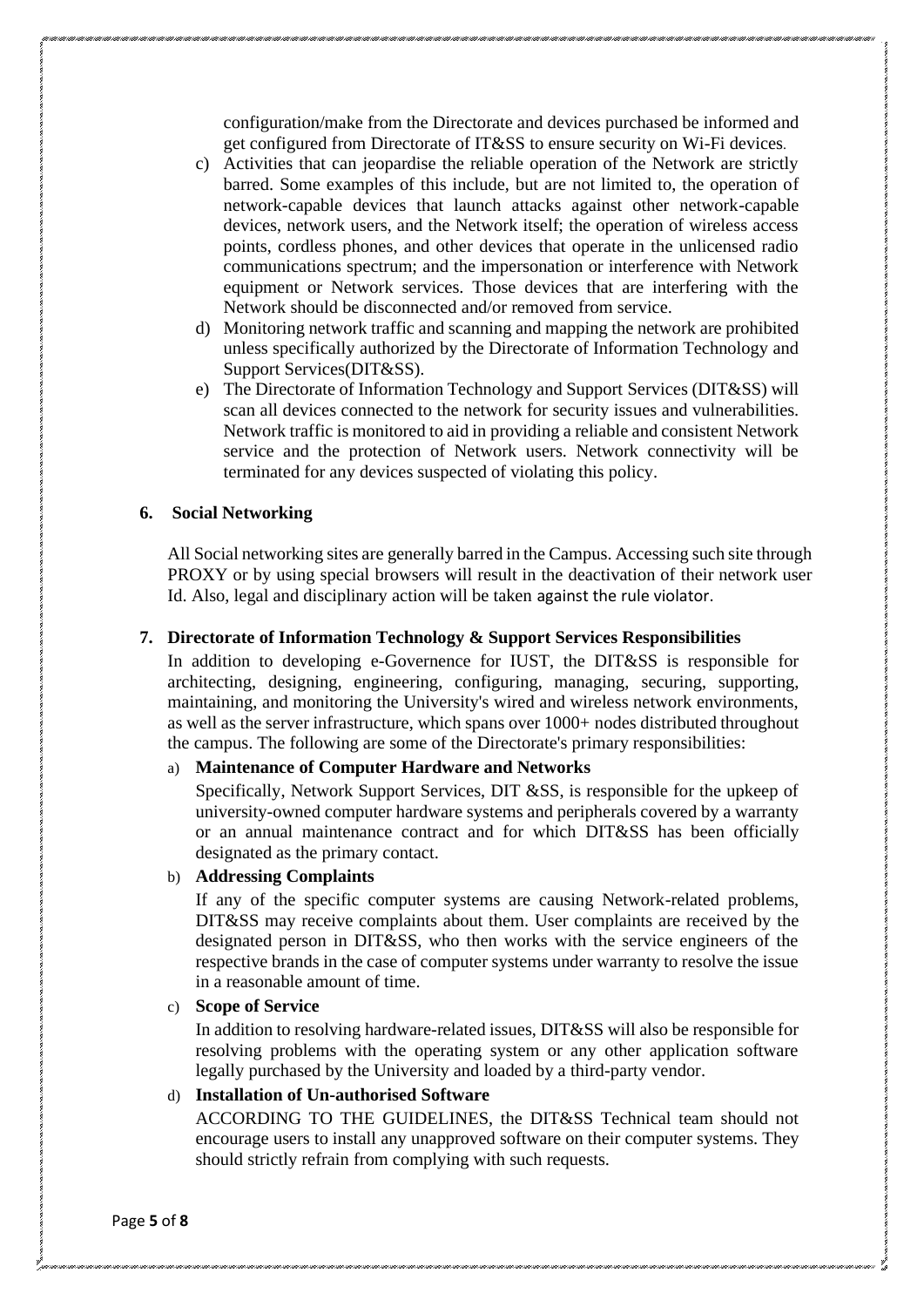# e) **Reporting IT Policy Violation Incidents**

f) Any applications that interfere with network operations or with the University's information technology policies must be brought to the attention of the appropriate university officials if they are discovered by DIT&SS or by its technical team.

# g) **Reporting incidents related to Network Operations**  The Network Support Services, DIT&SS will be notified when a network port on a specific computer system is turned off due to a virus or other related behaviour that is interfering with network performance.

**Director Director Directorate of IT & SS IUST**

**Annexure-I**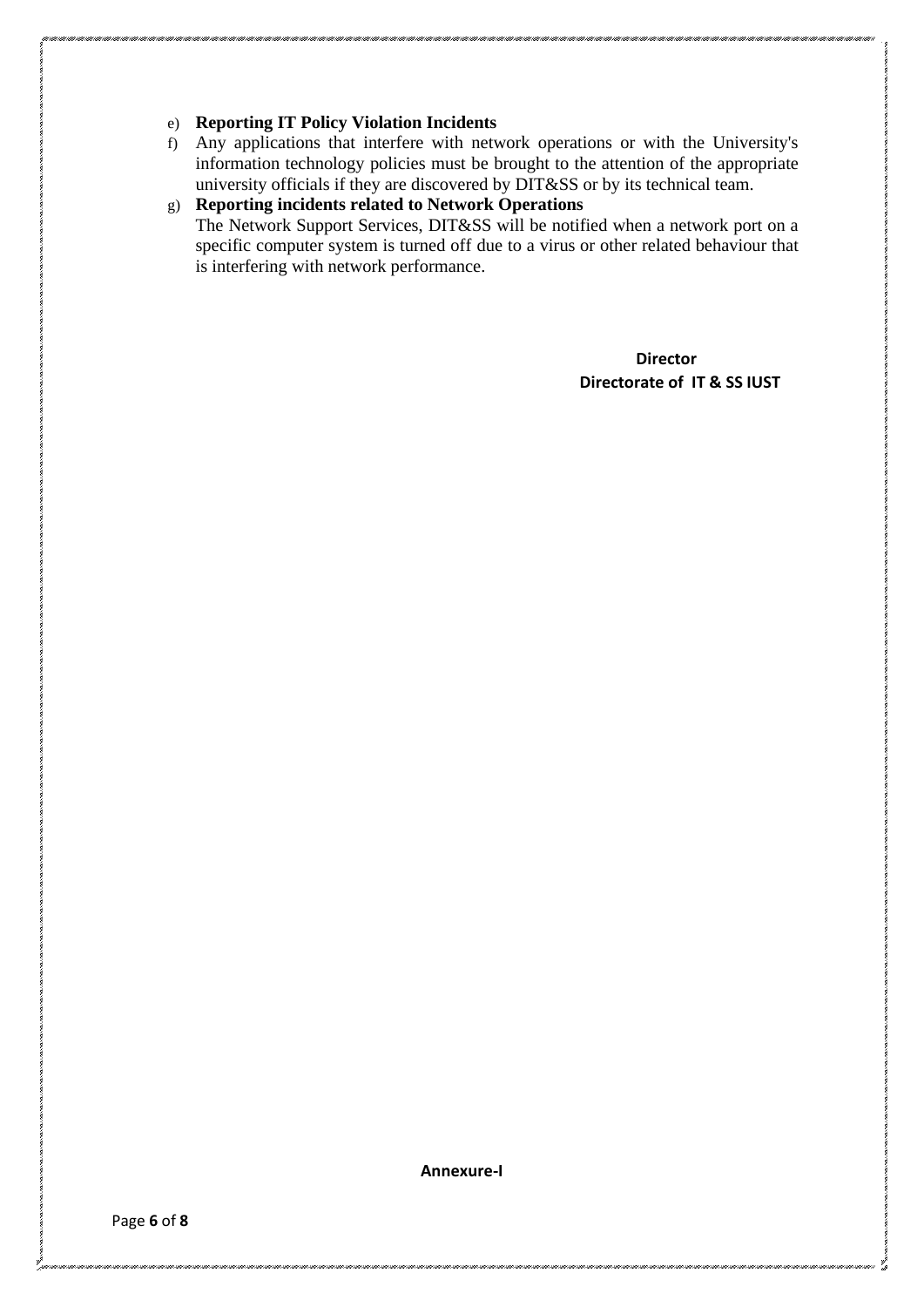## **Directorate of Information Technology and Support Services (DIT & SS)**

The initiative of establishing the Directorate of Information Technology and Support Services**, DIT & SS at IUST** is to facilitate widespread information support system, technology-driven institute governance system for achieving academic & administrative effectiveness to realise the strategic goals of the Islamic University of Science and Technology.

The key aim of the Directorate is to leverage ICT to provide various networking and support services through a state-of-the-art secure computing environment comprising of 1000+ nodes, high-end servers, firewalls, access control system, appropriate storage devices, and reliable internet bandwidth of over 1.5Gbps over OFC backed Wi-Fi and wired Network.

The enterprise is used by the University community to strengthen Teaching/learning processes and to administer transparent and efficient university governance through indigenously developed ERP; capable of meeting the challenges posed by the dynamic requirements of the University. That would explain the transformation of the erstwhile Advanced Center for information and Technology & e-Governance (ACIT & e-Gov.)to the establishment of new **DIT & SS in 2018.**

The administrative set-up of DIT&SS comprises of two main wings, namely:

- **Software and Support Services**
- **Network and Support Services**

## **Software and Support Services**

Software and Support Services has been responsible for developing a comprehensive ERP built over web 2.0 technologies. The indigenously developed ERP that supports LMS (learning Management System) is managed by highly talented professionals who are IUST Pass-outs. The main features of the ERP developed by the **Software and Support Services** team include crucial academic & administrative activities of the University like:

- Admission Process Management,
- Course and Programme Management,
- Examination Automation,
- Fee Management, Exam Schedule and Examination Centre Management,
- Grade Management System,
- Transcript Printing,
- CBCS Implementation,
- Lecture Schedules,
- Online Student Attendance,
- Semester Registration,
- Human Resource Management,
- Transport & Hostel Management,
- Recruitment management,
- Online Student Feedback,
- Online Grievances,
- Online File Tracking System,
- Online Store Management,
- Identity Card Generation,
- Departmental Notice Boards,
- Expenditure Management,

Page **7** of **8**